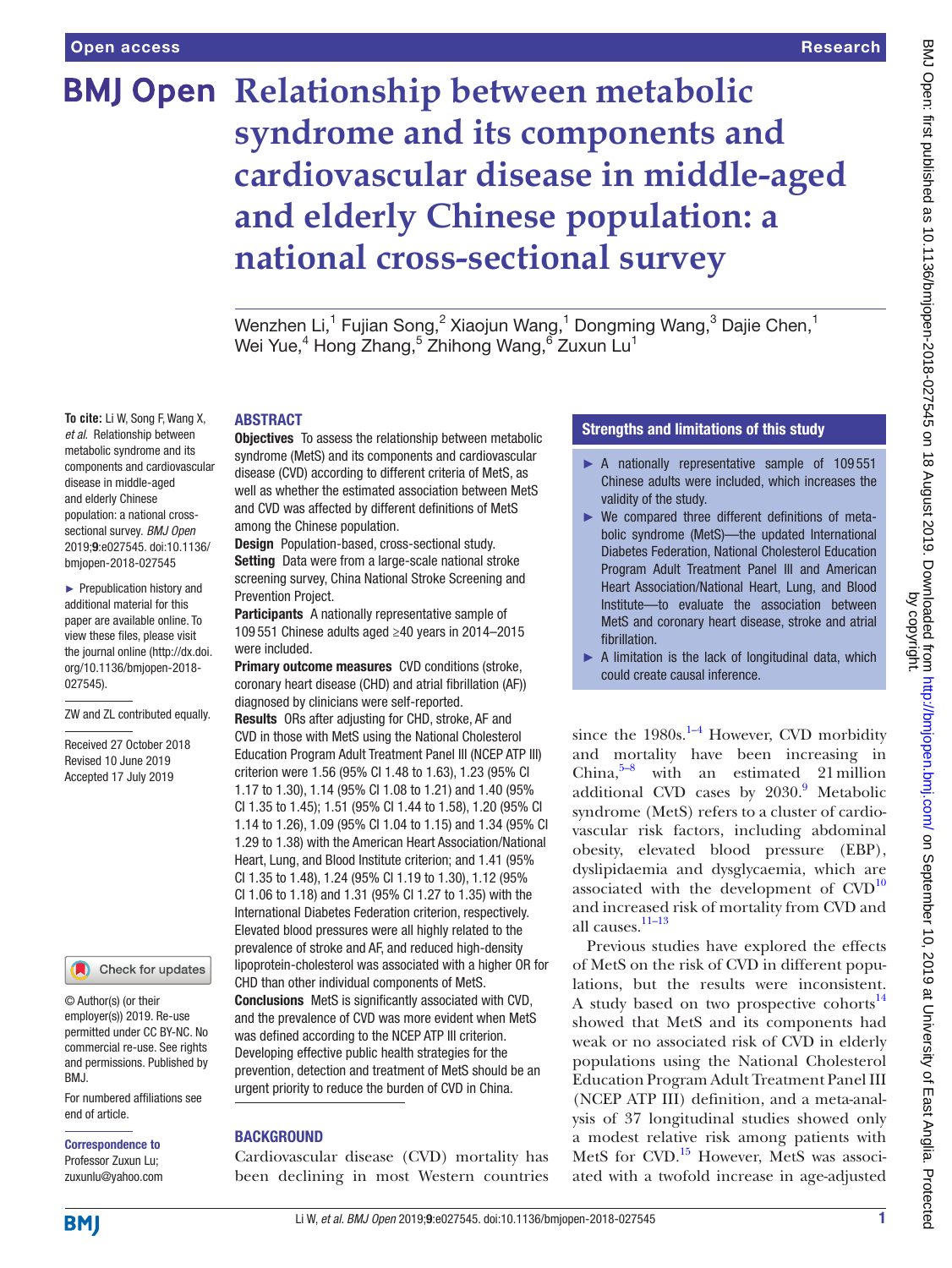risk for fatal CVD in men and non-fatal CVD in women in a Dutch population-based cohort study.[16](#page-6-7)

Only a few population-based studies were conducted in China with regard to the association between MetS and CVD. A cross-sectional study<sup>17</sup> suggested that MetS, as defined by the revised NCEP ATP III criterion, was associated with coronary heart disease (CHD). Another cross-sectional study<sup>[18](#page-6-9)</sup> of 2334 elderly in an urban community in Beijing in 2001–2002 showed that MetS was associated with the prevalence of CHD, stroke and peripheral arterial disease using the NCEP ATP III and the updated International Diabetes Federation (IDF) criteria.

MetS can be defined using different criteria, which inevitably led to substantial confusion and absence of comparability between studies. Different definitions also have their applicability to different ethnic groups, such as in terms of obesity cut-offs.<sup>[19](#page-6-10)</sup> However, it is still unclear which definition of MetS is the most suitable for use in the Chinese population. In the present study, we used data from a large-scale, national cross-sectional study to compare three different definitions of MetS updated IDF, NCEP ATP III and American Heart Association/National Heart, Lung, and Blood Institute (AHA/ NHLBI)—to evaluate the association between MetS and CHD, stroke and atrial fibrillation (AF). We also investigated to what extent the individual components of MetS and their occurrence in pairs or triplets or quartets were associated with CVD in Chinese middle-aged and elderly populations, as well as whether the estimated association between MetS and CVD was affected by different definitions of MetS.

#### **METHODS**

#### Study subjects and design

We used data from a large-scale, national stroke screening survey, China National Stroke Screening and Prevention Project (CNSSPP). The survey was administrated by the National Project Office of Stroke Prevention and Control and carried out in 30 provinces (not including the province of Tibet) in China from October 2014 to November 2015; the rationale, design and methods have previously been described in detail.<sup>20 21</sup> Briefly, a total of 200 project areas were first selected in proportion to the local population size and the number of countries using a two-stage stratified cluster sampling method. Then an urban community and a rural village were selected from each project area as primary sampling units according to geographical locations and suggestions from local hospitals. The cluster sampling method was used in every primary sampling unit, and all residents aged ≥40 years were surveyed during the primary screening. Questionnaire completion, physical examination and the assessment of risk factors of stroke were conducted in primary healthcare institutions, and the data were collected by trained medical staff using a standardised questionnaire in order to control for potential sources of bias. In addition, a sample of study participants were randomly selected in

each primary sampling unit for further laboratory tests, carotid ultrasound and ECG. The analysis on MetS was restricted to individuals who had completed all surveys and examinations. A total of 726451 participants were included in the CNSSPP survey in the CNSSPP survey, and 109551 of them who received additional laboratory tests with a complete data on MetS and all the covariates were included in the present study. Participants could obtain the results from the primary healthcare institutions 2 weeks later.

### Definition of MetS

The first definition of MetS was the updated IDF definition. The updated IDF defines MetS as central obesity (waist circumference ≥90cm in men and ≥80cm in women) plus any two of the following four additional factors: (1) hypertriglyceridaemia triglyceride level  $≥1.7$ mmol/L; (2) high blood pressure  $≥130/85$ mm Hg or treatment of previously diagnosed hypertension; (3) reduced high-density lipoprotein (HDL)-cholesterol <1.03mmol/L in men and <1.29mmol/L in women, or specific treatment for these lipid abnormalities; and (4) hyperglycaemia fasting glucose level of ≥5.6mmol/L or treatment of previously diagnosed type 2 diabetes.

The second definition of MetS was the NCEP ATP III definition. A person was deemed to have MetS when three or more of the following five criteria were met: the criteria for high blood pressure, hypertriglyceridaemia and reduced HDL cholesterol were the same as those of the IDF, but the central obesity was defined as waist circumference ≥102cm in men and ≥88cm in women, and hyperglycaemia was defined as fasting glucose level of  $\geq 6.1$  mmol/L or treatment of previously diagnosed type 2 diabetes.

The third definition of MetS was the AHA/NHLBI definition. A person was considered to have MetS when three or more of the following five criteria were satisfied: waist circumference, high blood pressure, hypertriglyceridaemia and reduced HDL cholesterol were defined as those of the NCEP ATP III, but hyperglycaemia was defined as a fasting glucose level of ≥5.6mmol/L or previously diagnosed type 2 diabetes.

### Diagnosis of CVD

CVD conditions (stroke, CHD and AF) in the current study were based on participants' self-reports of these diseases as diagnosed by clinicians.

## **Covariates**

Data on sociodemographic characteristics (age, gender, education and marital status), lifestyle, history of chronic diseases and physical activity were collected through face-to-face interviews by trained researchers. People who smoke at least one cigarette per day for more than half a year were defined as current smokers, and those who drink once or more per week for more than half a year were defined as current drinkers. Adequate physical activity was defined as regular exercise for more than three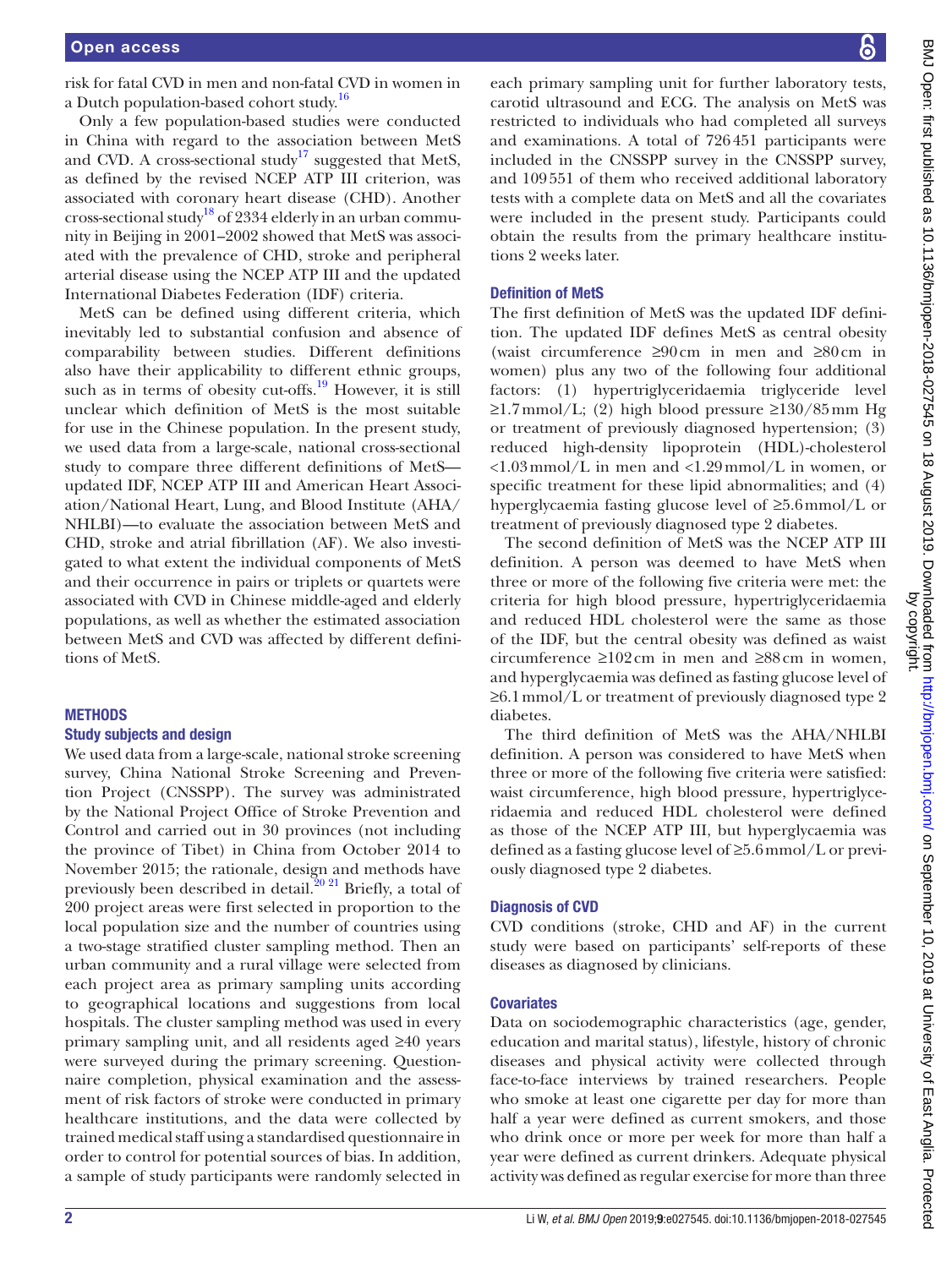times per week and at least 30min each time, or engaged in heavy physical work. Family history of chronic diseases diagnosed by a physician was self-reported, including hypertension, diabetes mellitus, CHD and stroke.

# Data analysis

The t-test and  $\chi^2$  test were used to analyse continuous and categorical variables, respectively. Logistic regressions were used to calculate ORs and their 95% CIs. Potential confounders (age  $(40-49, 50-59, \geq 60)$ , gender (male, female), marital status (married, single or divorced, widowed), level of education (primary school and below, middle school, high school or the equivalent, university or other tertiary degree), currently smoking (yes, no), currently drinking (yes, no), physical activity (yes, no), and family histories of CVD (yes, no) and diabetes mellitus (yes, no)) were adjusted. All analyses were conducted using SPSS V.19.0.

## Patient and public involvement

This analysis is of secondary data collected 5years ago, and accordingly the participants included were not involved in the conceptualisation or design of our specific study.

## **RESULTS**

The present study used data from 109551 participants (aged ≥40 years) who received clinical examinations. [Table](#page-3-0) 1 shows the basic characteristics of the 109551 subjects (49789 men and 59762 women). Except for body mass index and fasting glucose, statistically significant differences were found between men and women in other demographic, anthropometric and clinical characteristics.

[Table](#page-4-0) 2 shows the estimated association between different CVD conditions and MetS or components of MetS by different definitions. It showed in all MetS criteria that MetS was significantly associated with the prevalence of CHD, stroke and AF. However, the ORs for CVD associated with MetS defined by NCEP ATP III seemed to be stronger than those associated with MetS defined by other criteria. We also calculated the prevalence of CVD by sex, and the adjusted ORs of CVD based on MetS defined by NCEP ATP III criterion were 1.43 (95% CI 1.35 to 1.51) for men and 1.39 (95% CI 1.33 to 1.45) for women. Overall, the number of MetS components was positively associated with a higher prevalence of CVDs. A significantly higher prevalence of CHD, stroke, AF and CVD with an increasing number of MetS components was also found based on the three criteria [\(figure](#page-5-0) 1).

The effects of various combinations of MetS traits on the three conditions according to the presence of a single component and their combination in pairs, triplets and quartets are shown in [online supplementary table 1](https://dx.doi.org/10.1136/bmjopen-2018-027545). The risk for conditions associated with specific trait combinations was estimated with the group without that specific combination used as the comparator. The analysis suggested heterogeneity in the distribution of the various

trait combinations that make up MetS and the associated heterogeneity in the risk for conditions. In terms of a single component from all criteria, low level of HDL cholesterol was associated with the highest OR for CHD (OR, 1.75, 95%CI 1.67 to 1.83), and EBP was associated with the highest ORs for stroke (OR, 1.95, 95%CI 1.84 to 2.07), AF (OR, 1.35, 95%CI 1.27 to 1.43) and CVD (OR, 1.56, 95%CI 1.50 to 1.62). The analyses based on different combinations of two, three and four MetS traits were more informative, and the results indicated that the ORs for CHD and CVD were higher in the combinations that included reduced HDL-cholesterol than other combinations, and the combinations that included EBP were all highly related to the ORs for stroke and AF.

## **DISCUSSION**

In the present study, subjects with MetS defined by any of the three criteria had an increased prevalence of CHD and stroke. Many studies $14^{15}$  have been conducted in other populations to examine the associations between MetS and CHD or stroke, and the results were controversial. Using the modified NCEP criteria, Shaista Malik *et al*<sup>[22](#page-6-12)</sup> showed CHD, CVD and total mortality were significantly higher in US adults aged 30–74 with MetS than in those without. However, results from the Prospective Study of Pravastatin in the Elderly at Risk (PROSPER) and British Regional Heart Study (BRHS) studies suggested weak or no association was found between MetS and vascular risk in elderly populations using the NCEP ATP III definition.<sup>14</sup> The NCEP ATP III definition of MetS was associated with a twofold increase in age-adjusted risk for fatal CVD in men and non-fatal CVD in women in a Dutch population-based cohort study, and the cohort study also showed MetS was associated with different increased risks of incident cardiovascular morbidity and mortality in European population when different definitions were used.<sup>16</sup> Thus, the results of the studies may be different when using different definitions of MetS or conducted in different populations. The results of our study were in compliance with a previous study conducted in a Chinese population,[18](#page-6-9) and the association seemed to be stronger in men than in women.

As far as we know, there are currently no convincing data on the association between MetS and AF in the Chinese population. AF is the most common arrhythmia in clinical practice and is associated with an increased risk of ischaemic stroke, heart failure and overall mortality.[23–26](#page-6-13) A recent study<sup>[27](#page-7-0)</sup> in 47 countries reported that the second highest number of stroke occurred in patients with AF in China. The components of MetS are also risk factors for the development of AF.<sup>28</sup> 29 A prospective, community-based cohort study in Japan showed that the association between MetS and AF remained significant in subjects without treated hypertension using the NCEP ATP III definition (HR, 1.78) but not using the AHA/NHLBI definition (HR,  $1.28$ ).<sup>[30](#page-7-2)</sup> Another study conducted in the USA suggested that in non-diabetic patients with essential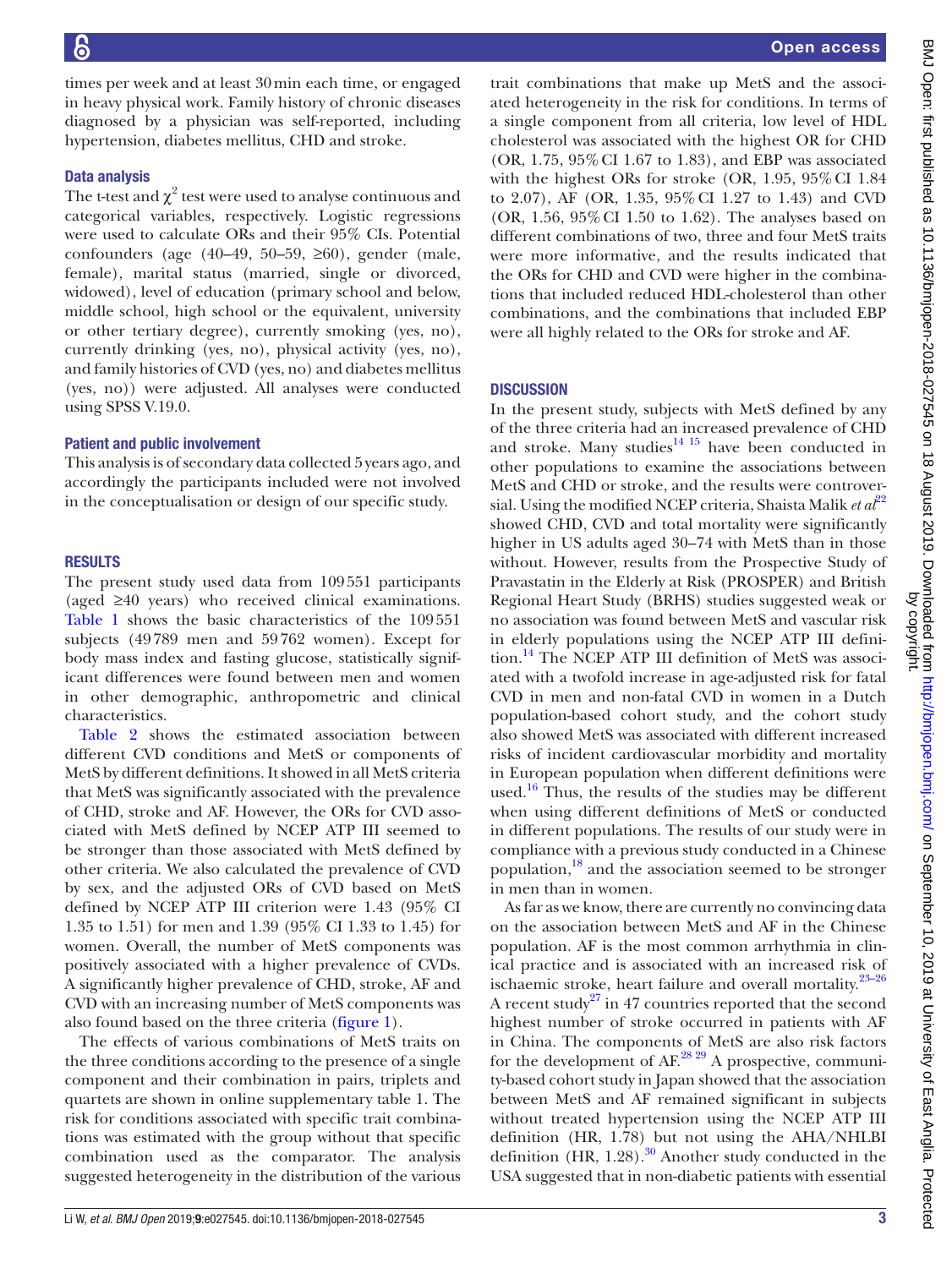<span id="page-3-0"></span>

| Table 1 Demographic, anthropometric and plasma biochemical characteristics of subjects |                 |                  |         |
|----------------------------------------------------------------------------------------|-----------------|------------------|---------|
| <b>Characteristics</b>                                                                 | Male (n=49789)  | Female (n=59762) | P value |
| Mean age (mean, SD)                                                                    | 59.15±11.150    | 59.30±10.894     | 0.028   |
| Age                                                                                    |                 |                  |         |
| $40 - 49$                                                                              | 11842 (23.8)    | 13095 (21.9)     | < 0.001 |
| $50 - 59$                                                                              | 13872 (27.9)    | 17504 (29.3)     |         |
| $\geq 60$                                                                              | 24075 (48.4)    | 29163 (8.8)      |         |
| Education                                                                              |                 |                  |         |
| Primary school and below                                                               | 17504 (35.2)    | 28786 (8.2)      | < 0.001 |
| Middle school                                                                          | 9277 (38.7)     | 19018 (31.8)     |         |
| High school or the equivalent                                                          | 8339 (16.7)     | 8623 (14.4)      |         |
| University or other tertiary degree                                                    | 4669 (9.4)      | 3335 (5.6)       |         |
| Marital status                                                                         |                 |                  |         |
| Married                                                                                | 47467 (95.3)    | 54729 (91.6)     | < 0.001 |
| Single or divorced                                                                     | 1001(2.0)       | 844 (1.4)        |         |
| Widowed                                                                                | 1321 (2.7)      | 4189 (7.0)       |         |
| Physical activity*                                                                     | 37637 (75.6)    | 44 241 (74.0)    | < 0.001 |
| Smokers                                                                                | 21378 (42.9)    | 2196 (3.7)       | < 0.001 |
| <b>Drinkers</b>                                                                        | 13581 (27.3)    | 1485(2.5)        | < 0.001 |
| Coronary heart disease                                                                 | 3238 (6.5)      | 5111 (8.6)       | < 0.001 |
| Atrial fibrillation                                                                    | 2553(5.1)       | 3961 (6.6)       | < 0.001 |
| <b>Stroke</b>                                                                          | 4617 (9.3)      | 4432 (7.4)       | < 0.001 |
| Hypertension                                                                           | 21 688 (43.6)   | 26165 (43.8)     | < 0.001 |
| Diabetes mellitus                                                                      | 6799 (13.7)     | 9000(15.1)       | < 0.001 |
| Family history of stroke                                                               | 7131 (14.3)     | 9083 (15.2)      | < 0.001 |
| Family history of coronary heart disease                                               | 2885 (5.8)      | 4448 (7.4)       | < 0.001 |
| Family history of hypertension                                                         | 9148 (18.4)     | 11499 (19.2)     | < 0.001 |
| Antihypertension medication in 2 weeks                                                 | 13659 (27.4)    | 16811 (28.1)     | 0.010   |
| Antidiabetic medication in 2 weeks                                                     | 4282 (8.6)      | 5663 (9.5)       | < 0.001 |
| Body mass index (mean, SD)                                                             | 24.87±3.520     | 24.90±3.809      | 0.306   |
| Waistline (mean, SD)                                                                   | 87.55±10.45     | 84.19±10.45      | < 0.001 |
| Waist circumference (cm) (NCEP ATP III and AHA/NHLBI)+                                 | 3608 (7.2)      | 20215 (33.8)     | < 0.001 |
| Waist circumference (cm) (IDF) ‡                                                       | 19964 (40.1)    | 40999 (68.6)     | < 0.001 |
| Systolic blood pressure (mm Hg)                                                        | 134.94±18.47    | 134.00±19.85     | < 0.001 |
| Diastolic blood pressure (mm Hg)                                                       | 83.23±11.30     | 81.44±11.21      | < 0.001 |
| Triglycerides (mmol/L)                                                                 | $1.76 \pm 1.36$ | $1.73 \pm 1.18$  | 0.003   |
| Total cholesterol (mmol/L)                                                             | $4.77 \pm 1.09$ | $5.01 \pm 1.15$  | < 0.001 |
| HDL cholesterol (mmol/L)                                                               | $1.43 \pm 0.61$ | $1.50 \pm 0.57$  | < 0.001 |
| LDL cholesterol (mmol/L)                                                               | $2.80 \pm 0.93$ | $2.92 \pm 0.97$  | < 0.001 |
| Fasting glucose (mmol/L)                                                               | $5.76 \pm 1.76$ | $5.75 \pm 1.77$  | 0.292   |
| Fasting glucose (mmol/L) (NCEP ATP III)§                                               | 11353 (22.8)    | 13242 (22.2)     | 0.011   |
| Fasting glucose (mmol/L) (AHA/NHLBI and IDF)¶                                          | 19846 (39.9)    | 23158 (38.8)     | < 0.001 |

\*Physical activity ≥3 per week and ≥30 min each time, or the person works in non-industrial/agriculture labour.

†Waist circumference ≥102 cm in men and ≥88 cm in women.

‡Waist circumference ≥90 cm in men and ≥80 cm in women.

§Fasting glucose level of ≥5.6 mmol/L.

¶Fasting glucose level of ≥6.1 mmol/L.

AHA, American Heart Association; HDL, high-density lipoprotein; IDF, International Diabetes Federation; LDL, low-density lipoprotein; NCEP ATP III, National Cholesterol Education Program Adult Treatment Panel III; NHLBI, National Heart, Lung, and Blood Institute.

R

by copyright. BMJ Open: first published as 10.1136/bmjopen-2018-027545 on 18 August 2019. Downloaded from lownloaded fromppen. bmj.com/ on September 10, 2019 at University of East Anglia. Protected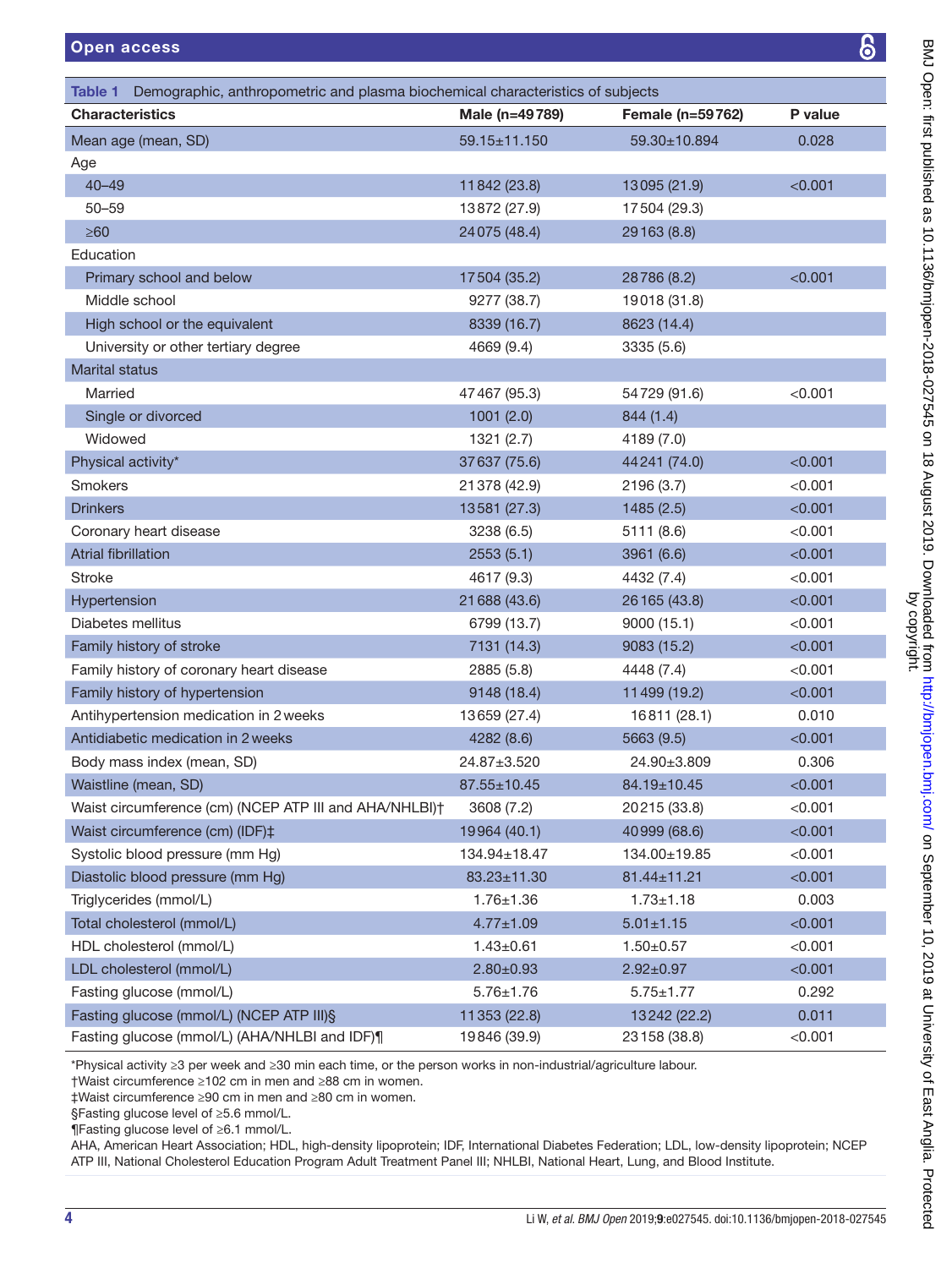<span id="page-4-0"></span>

| and 95%<br>$\frac{1}{2}$<br>$\mathbf{\Omega}$<br><b>Table</b>                                                                                                                                                                                                                                                                                      | CI of CVD for MetS and the number<br>CHD (n=8349) |                         | of components of MetS by the NCEP,<br>Stroke (n=9049) |                              | AHA/NHLBI<br>AF (n=6513)                                                                                                                                                                                                                                                                                                  | and IDF criteria        | CHD or stroke or AF (n=20634) |                         |
|----------------------------------------------------------------------------------------------------------------------------------------------------------------------------------------------------------------------------------------------------------------------------------------------------------------------------------------------------|---------------------------------------------------|-------------------------|-------------------------------------------------------|------------------------------|---------------------------------------------------------------------------------------------------------------------------------------------------------------------------------------------------------------------------------------------------------------------------------------------------------------------------|-------------------------|-------------------------------|-------------------------|
|                                                                                                                                                                                                                                                                                                                                                    | Crude OR (95% CI)                                 | Adjusted OR<br>(95% C1) | Crude OR (95% CI)                                     | <b>Adjusted OR</b><br>(95%C) | Crude OR (95% CI)                                                                                                                                                                                                                                                                                                         | Adjusted OR<br>(95% C1) | Crude OR (95% CI)             | Adjusted OR (95% CI)    |
| MetS by different criteria (ref=non-MetS)                                                                                                                                                                                                                                                                                                          |                                                   |                         |                                                       |                              |                                                                                                                                                                                                                                                                                                                           |                         |                               |                         |
| NCEP ATP III                                                                                                                                                                                                                                                                                                                                       | 1.92 (1.83 to 2.01)                               | 1.56 (1.48 to 1.63)     | 1.43 (1.37 to 1.50)                                   | 1.23 (1.17 to 1.30)          | 1.47 (1.39 to 1.55)                                                                                                                                                                                                                                                                                                       | 1.14(1.08 to 1.21)      | 1.71 (1.66 to 1.77)           | 1.40(1.35 to 1.45)      |
| AHA/NHLBI                                                                                                                                                                                                                                                                                                                                          | 1.86 (1.78 to 1.95)                               | 1.51(1.44 to 1.58)      | 1.40 (1.34 to 1.46)                                   | 1.20 (1.14 to 1.26)          | 1.40 (1.33 to 1.48)                                                                                                                                                                                                                                                                                                       | 1.09 (1.04 to 1.15)     | 1.64 (1.59 to 1.70)           | 1.34 (1.29 to 1.38)     |
| $\overline{D}$                                                                                                                                                                                                                                                                                                                                     | 1.75 (1.67 to 1.83)                               | 1.41 (1.35 to 1.48)     | 1.42 (1.36 to 1.48)                                   | 1.24 (1.19 to 1.30)          | 1.42 (1.35 to 1.49)                                                                                                                                                                                                                                                                                                       | 1.12 (1.06 to 1.18)     | 1.58 (1.54 to 1.63)           | 1.31(1.27 to 1.35)      |
| Subgroup of MetS (ref=non-MetS)                                                                                                                                                                                                                                                                                                                    |                                                   |                         |                                                       |                              |                                                                                                                                                                                                                                                                                                                           |                         |                               |                         |
| MetS by IDF and NCEP ATP III                                                                                                                                                                                                                                                                                                                       | 2.17 (2.06 to 2.29)                               | 1.67 (1.58 to 1.76)     | 1.55 (1.47 to 1.64)                                   | 1.31(1.24 to 1.39)           | 1.61 (1.51 to 1.70)                                                                                                                                                                                                                                                                                                       | 1.17(1.10 to 1.25)      | 1.69 (1.64 to 1.75)           | 1.36(1.31 to 1.41)      |
| MetS by IDF and AHA/NHLBI                                                                                                                                                                                                                                                                                                                          | 2.10 (2.00 to 2.21)                               | 1.61 (1.53 to 1.70)     | 53 (1.45 to 1.61)                                     | 1.28 (1.22 to 1.36)          | 1.55 (1.46 to 1.64)                                                                                                                                                                                                                                                                                                       | 1.13(1.07 to 1.21)      | 1.64 (1.59 to 1.70)           | 1.32(1.27 to 1.37)      |
| MetS by AHA/NHLBI and NCEP<br>ATP III                                                                                                                                                                                                                                                                                                              | 1.97 (1.88 to 2.07)                               | 1.58 (1.50 to 1.66)     | 1.45 (1.38 to 1.52)                                   | 1.24 (1.18 to 1.30)          | 1.47 (1.39 to 1.55)                                                                                                                                                                                                                                                                                                       | 1.13 (1.07 to 1.20)     | 1.71 (1.66 to 1.77)           | 1.40 (1.35 to 1.45)     |
| Number of components of MetS by NCEP ATP III (ref=0)                                                                                                                                                                                                                                                                                               |                                                   |                         |                                                       |                              |                                                                                                                                                                                                                                                                                                                           |                         |                               |                         |
| ↽                                                                                                                                                                                                                                                                                                                                                  | 1.42 (1.28 to 1.56)                               | 1.24 (1.12 to 1.37)     | 20 (1.99 to 2.43)<br>Νi                               | 1.67 (1.51 to 1.85)          | 1.40 (1.269 to 1.55)                                                                                                                                                                                                                                                                                                      | 1.14 (1.03 to 1.26)     | 1.72 (1.61 to 1.83)           | 1.39 (1.30 to 1.48)     |
| $\mathbf{z}$                                                                                                                                                                                                                                                                                                                                       | 2.03 (1.85 to 2.23)                               | 1.63 (1.48 to 1.80)     | .54 (2.30 to 2.80)<br>2.i                             | 1.86 (1.69 to 2.06)          | (1.51 to 1.85)<br>1.67                                                                                                                                                                                                                                                                                                    | 1.23 (1.11 to 1.36)     | 2.16 (2.03 to 2.30)           | 1.63 (1.53 to 1.74)     |
| S                                                                                                                                                                                                                                                                                                                                                  | 2.73 (2.47 to 3.00)                               | 2.01 (1.82 to 2.22)     | 86 (2.58 to 3.16)<br>2.                               | 1.98 (1.78 to 2.20)          | 1.98 (1.78 to 2.19)                                                                                                                                                                                                                                                                                                       | 1.30 (1.17 to 1.45)     | 2.74 (2.57 to 2.93)           | 1.90 (1.77 to 2.03)     |
| 4                                                                                                                                                                                                                                                                                                                                                  | 3.66 (3.29 to 4.08)                               | 2.42 (2.16 to 2.71)     | 3.44 (3.07 to 3.85)                                   | 2.25 (2.00 to 2.53)          | 2.38 (2.11 to 2.68)                                                                                                                                                                                                                                                                                                       | 1.37(1.21 to 1.55)      | 3.59 (3.34 to 3.87)           | 2.26 (20.9 to 2.44)     |
| 5                                                                                                                                                                                                                                                                                                                                                  | 4.30 (3.67 to 5.04)                               | 2.67 (2.26 to 3.15)     | 3.42 (2.87 to 4.07)                                   | 2.15 (1.79 to 2.59)          | 2.55 (2.11 to 3.08)                                                                                                                                                                                                                                                                                                       | 1.35(1.11 to 1.63)      | 3.87(3.43 to 4.35)            | 27 (2.00 to 2.57)<br>2. |
| Number of components of MetS by AHA/NHLBI (ref=0)                                                                                                                                                                                                                                                                                                  |                                                   |                         |                                                       |                              |                                                                                                                                                                                                                                                                                                                           |                         |                               |                         |
| T                                                                                                                                                                                                                                                                                                                                                  | 1.41 (1.26 to 1.57)                               | 1.24 (1.11 to 1.38)     | 2.10 (1.88 to 2.34)                                   | 1.59 (1.42 to 1.78)          | 1.51(1.34 to 1.69)                                                                                                                                                                                                                                                                                                        | 1.24 (1.10 to 1.39)     | 1.71 (1.60 to 1.84)           | 1.39 (1.29 to 1.50)     |
| $\mathbf{\Omega}$                                                                                                                                                                                                                                                                                                                                  | 1.95 (1.76 to 2.16)                               | 1.57 (1.41 to 1.74)     | (2.31 to 2.86)<br>57<br>2.i                           | 1.82 (1.63 to 2.03)          | $.82$ (1.63 to 2.04)                                                                                                                                                                                                                                                                                                      | .34(1.19 to 1.49)       | 2.21 (2.06 to 2.36)           | 1.64 (1.63 to 1.76)     |
| S                                                                                                                                                                                                                                                                                                                                                  | 2.60 (2.34 to 2.89)                               | 1.91 (1.72 to $2.13$ )  | 2.81 (2.52 to 3.14)                                   | 1.88 (1.68 to 2.02)          | 2.02 (1.80 to 2.26)                                                                                                                                                                                                                                                                                                       | 1.33(1.18 to 1.49)      | 2.68 (2.50 to 2.87)           | 1.83 (1.70 to 1.97)     |
| 4                                                                                                                                                                                                                                                                                                                                                  | 3.46(3.10 to 3.87)                                | 2.30 (2.05 to 2.58)     | 3.34 (2.97 to 3.75)                                   | 2.13 (1.88 to 2.41)          | 2.50 (2.21 to 2.83)                                                                                                                                                                                                                                                                                                       | 1.46 (1.29 to 1.66)     | 3.50 (3.24 to 3.77)           | 2.19 (2.02 to 2.37)     |
| Б                                                                                                                                                                                                                                                                                                                                                  | 4.39 (3.79 to 5.08)                               | 2.70 (2.31 to 3.14)     | 26 (2.77 to 3.83)<br>ကံ                               | 2.03 (1.71 to 2.40)          | 2.72 (2.29 to 3.24)                                                                                                                                                                                                                                                                                                       | 1.43(1.20 to 1.71)      | 3.94 (3.53 to 4.39)           | 2.30 (2.05 to 1.57)     |
| Number of components of MetS by IDF (ref=0)                                                                                                                                                                                                                                                                                                        |                                                   |                         |                                                       |                              |                                                                                                                                                                                                                                                                                                                           |                         |                               |                         |
| $\overline{\phantom{0}}$                                                                                                                                                                                                                                                                                                                           | 1.31 (1.15 to 1.49)                               | 1.17 (1.02 to 1.33)     | 1.97 (1.72 to 2.25)                                   | 1.59 (1.38 to 1.82)          | 1.36 (1.19 to 1.56)                                                                                                                                                                                                                                                                                                       | 1.14(0.99 to 1.31)      | 1.56 (1.44 to 1.70)           | 1.32 (1.20 to 1.44)     |
| $\mathbf{\Omega}$                                                                                                                                                                                                                                                                                                                                  | 1.72(1.52 to 1.95)                                | 1.38(1.22 to 1.57)      | 2.62 (2.30 to 2.98)                                   | 1.94 (1.70 to 2.22)          | 1.70 (1.49 to 1.94)                                                                                                                                                                                                                                                                                                       | 1.26(1.10 to 1.43)      | 2.06 (1.90 to 2.24)           | 1.57 (1.44 to 1.70)     |
| S                                                                                                                                                                                                                                                                                                                                                  | 2.41 (2.13 to 2.72)                               | 1.76 (1.55 to 2.00)     | 3.02 (2.65 to 3.45)                                   | 2.12 (1.85 to 2.42)          | 1.98 (1.74 to 2.26)                                                                                                                                                                                                                                                                                                       | 1.31 (1.15 to 1.50)     | 2.60 (2.40 to 2.82)           | 1.81 (1.67 to 1.97)     |
| 4                                                                                                                                                                                                                                                                                                                                                  | 3.07 (2.70 to 3.48)                               | 2.07 (1.82 to 2.36)     | 3.25 (2.84 to 3.72)                                   | 2.18 (1.90 to 2.51)          | 2.20 (1.92 to 2.53)                                                                                                                                                                                                                                                                                                       | 1.34(1.17 to 1.54)      | 3.11 (2.85 to 3.38)           | 2.02 (1.85 to 2.21)     |
| S                                                                                                                                                                                                                                                                                                                                                  | 4.27 (3.70 to 4.92)                               | 2.66 (2.30 to 3.09)     | 3.70 (3.17 to 4.32)                                   | 2.35 (2.00 to 2.76)          | 2.47 (2.10 to 2.90)                                                                                                                                                                                                                                                                                                       | 1.35 (1.14 to 1.59)     | 3.94 (3.57 to 4.36)           | 2.36 (2.13 to 2.62)     |
| Adjusted for sex, age (40-49, 50-59, ≥60), marital status, education, physical activity (3 t<br>AF, atrial fibrillation; AHA, American Heart Association; CHD, coronary heart disease; CV<br>Treatment Panel III; NHLBI, National Heart, Lung, and Blood Institute; ref, reference.<br>family history of stroke and family history of hypertension |                                                   |                         |                                                       |                              | D, cardiovascular disease; IDF, International Diabetes Federation; MetS, metabolic syndrome; NCEP ATP III, National Cholesterol Education Program Adult<br>mes/week and ≥30 min each time, or is in industrial and agriculture labour), currently smoking (yes, no), currently drinking (yes, no), family history of CHD, |                         |                               |                         |

 $\epsilon$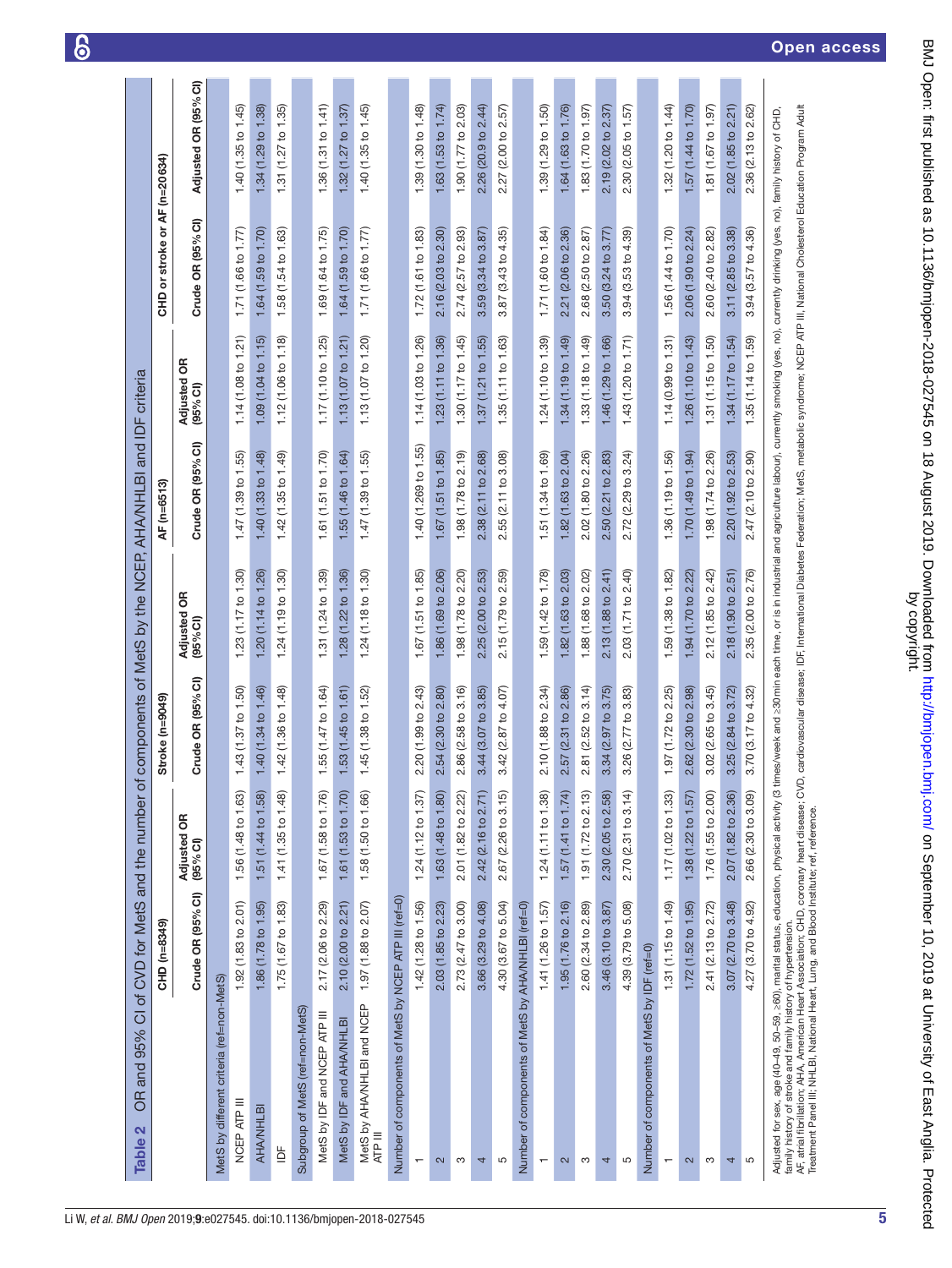

<span id="page-5-0"></span>Figure 1 ORs of MetS with different numbers of components according to the three definitions of MetS among patients with CHD, stroke or AF. AF, atrial fibrillation; AHA, American Heart Association; CHD, coronary heart disease; CVD, cardiovascular disease; IDF, International Diabetes Federation; MetS, metabolic syndrome; NCEP ATP III, National Cholesterol Education Program Adult Treatment Panel III; NHLBI, National Heart, Lung, and Blood Institute.

hypertension, MetS is directly and independently related to the prevalence of AF. Our study indicated that MetS was associated with the prevalence of AF using three definitions, which supported previous studies conducted in other countries.

In addition, we conducted further analyses to explore which component or combinations of MetS were associated with the three conditions. The results showed that subjects with low HDL cholesterol had the highest OR for CHD and individuals with EBP had the highest risk for stroke, AF and CVD. In addition, hypertriglyceridaemia was associated with an increased prevalence of CHD, but not stroke or AF, and low HDL cholesterol was not associated with AF. The differences in associations of MetS traits with these diseases may be due to the different pathology mechanisms, and these findings suggested priority risk factors that should be considered for the prevention and management of different diseases. Moreover, we also found that subjects with different trait combinations had diverse prevalence of diseases. For example, subjects with low HDL cholesterol and hyperglycaemia (glucose  $\geq 6.1$  mmol/L) had a higher OR for CHD than other pairs, and those with low HDL cholesterol and hyperglycaemia (glucose  $\geq 6.1$  mmol/L) and hypertriglyceridaemia (and central obesity (waist  $\geq 90/80$  cm)) had the highest OR for CHD among triplets (quartets). These findings indicated that low HDL cholesterol was the most important risk factor for CHD. Similarly, EBP was an important risk factor for stroke and AF. In addition, our study also showed that more MetS components were associated with a higher risk of diseases. Thus, doctors and patients should pay more attention on the populations with multicomponents of MetS.

Several expert groups such as the IDF and the ATP III have proposed definitions of MetS. However, there is a lack of universally accepted definition around the

world.<sup>31 32</sup> Although all the existing definitions include obesity, hypertension, hyperglycaemia and dyslipidaemia, there are still differences in details and criteria, and controversy remains on how to define the cut-off points for each component of the cluster and the way of combining them. Therefore, it is necessary to examine the relationship between individual components of MetS or their cut-offs and CVD to develop a practical and generally accepted definition of MetS. Our study showed that the odds for CVD were higher when the NCEP ATP III definition was used than when the updated IDF or AHA/ NHLBI definition was used. Thus, the NCEP ATP III definition may be recommended to estimate the risk of CVD based on the present data. Our results were inconsistent with Frank B Hu's study, $18$  which indicated that the IDF criterion seemed to be better than the NCEP ATP III criterion. The different types of CVD may contribute to the explanation, as peripheral arterial disease was included as CVD in that study. Further studies that include more CVDs should be conducted in the future.

This study is a national study with a large sample size that aimed to examine the association between MetS and the prevalence of CHD and stroke, as well as the first study on the association between MetS and the prevalence of AF in the Chinese population, which will contribute to confirming the associations between MetS and different CVD conditions. It is reported that AF will become an increasingly significant burden in developing countries, and the prevalence of AF in those aged over 60 was estimated to rise from 3.9 million to 9 million by 2050 in China.[33](#page-7-4) Our study revealed that the risk of AF may be deceased by 10% if MetS could be prevented and EBP controlled. In addition, our study also indicated that low HDL cholesterol and EBP had the strongest associations with the risk of CVD, and findings on the relationships between MetS individual component and their combinations in pairs or triplets or quartets and the risks of these diseases will be important for disease prevention and clinical treatment. As we know, different definitions of MetS inevitably result in substantial confusion and absence of comparability between studies. Our study compares the differences of the ORs of MetS with CVD using different definitions and cut-offs, and we believe it is helpful in developing a generally accepted definition of MetS.

Some limitations of the study are worth mentioning. First of all, the study is a cross-sectional study and data could not be used for causal inference, which is a main limitation in epidemiological studies in general. Second, the diseases were self-reported, which may lead to misclassification and underestimation of the association of MetS with the risk of diseases. However, previous studies have found that the associations of morbidity and mortality with self-reported AF were similar to those with electrocardiographically detected AF. $3435$  In addition, although our analyses were conducted adjusting for smoking and alcohol consumption, some other lifestyle factors were still not included. Also, HDL cholesterol, triglyceride and blood glucose levels were measured only once, which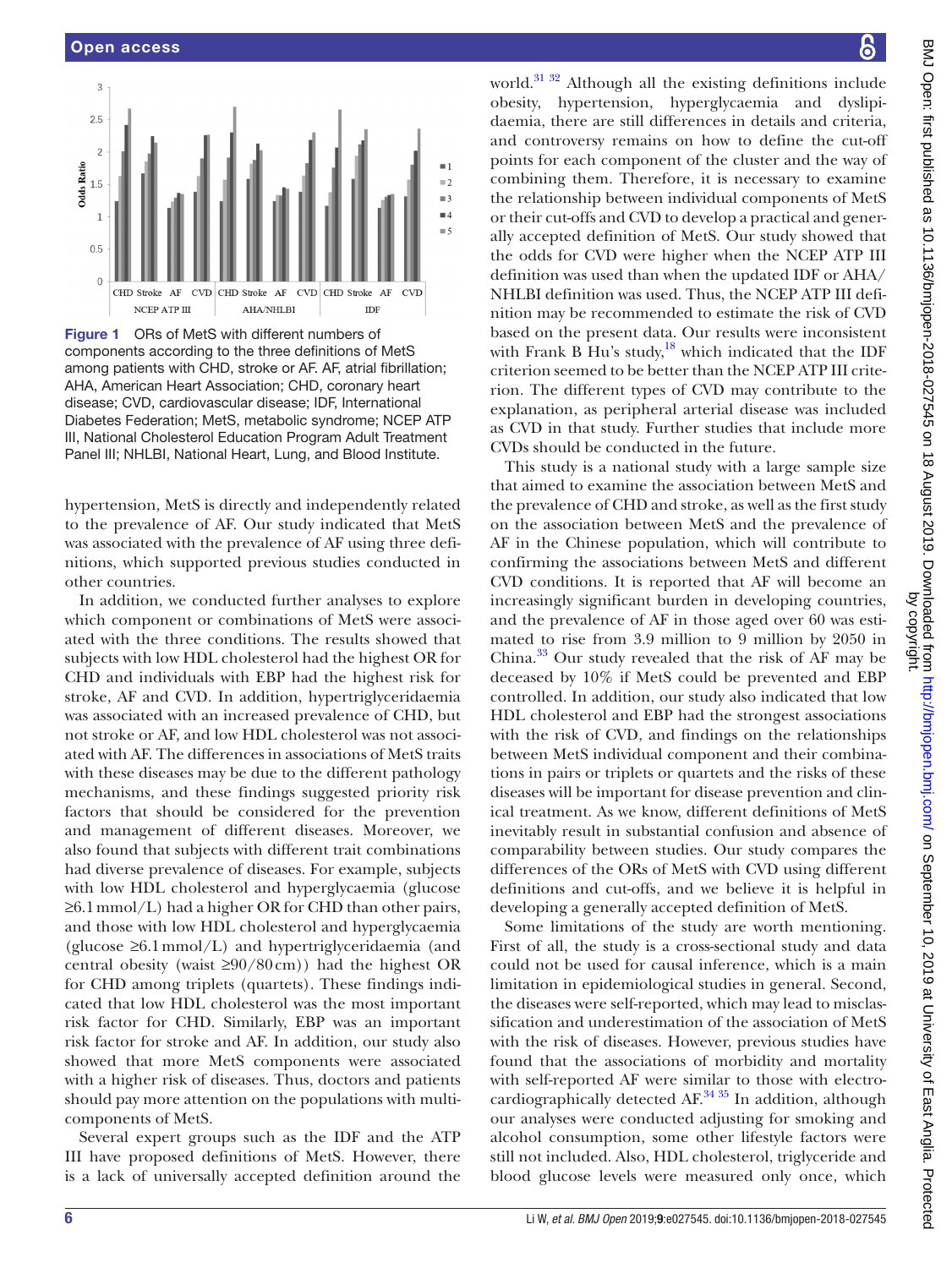might be imprecise and result in random errors. Furthermore, the present study included only participants who had additional laboratory tests, and the association of MetS and CVD may be overestimated because high-risk CVD was more prevalent among them. Last but not least, the WHO definition and that of the European Group for the Study of Insulin Resistance were not used in the present study to define MetS for lack of assessment of impaired glucose or insulin resistance, which requires a more complicated test.

In summary, our findings indicate that MetS is significantly associated with CVD in all the three definitions of MetS. The prevalence of CVD was more evident when MetS was defined according to the NCEP ATP III criterion, compared with the updated IDF and AHA/NHLBI criteria. Among middle-aged and elderly Chinese population, low HDL cholesterol and EBP are more prevalent than other components of MetS for ORs of CVD. Strategies for the prevention and treatment of MetS should be developed and implemented to reduce the socioeconomic and medical burden of CVD in China.

#### Author affiliations

<sup>1</sup>Department of Social Medicine and Health Management, School of Public Health, Tongji Medica College, Huazhong University of Science and Technology, Wuhan, China

<sup>2</sup>Norwich Medical School, Faculty of Medicine and Health Science, University of East Anglia, Norwich, UK

<sup>3</sup>Department of Occupational and Environmental Health, School of Public Health, Tongji Medica College, Huazhong University of Science and Technology, Wuhan, China

4 Neurology Department, Tianjin Huanhu Hospital, Tianjin, China

<sup>5</sup>Department of Science and Education, People's Hospital of Deyang City, Deyang, China

<sup>6</sup>Health Science Center, Shenzhen University First Affiliated Hospital, Shenzhen, China

Contributors WY and HZ helped conduct the survey and build the data set. WL analysed the data and wrote the draft of the paper. DW, XW, DC and FS revised and edited the paper. DW and XW contributed to the discussion. ZW and ZL are the guarantors.

Funding This work was supported by the Ministry of Finance of the People's Republic of China (issued by Finance and Social Security (2011) Document No 61, Ministry of Finance), the Fundamental Research Funds for the Central Universities, Huazhong University of Science and Technology, Wuhan, China (2016YXMS215), the Innovation Committee of Shenzhen Science and Technology (KJYY20170413162318686), and the Fundamental Research Funds for the Central Universities (2019kfyXJJS032). "2018 National Social Science Fund "Research on the Construction of China's Graded Medical System under the Shared Economy" (18ZDA085)".

Competing interests None declared.

#### Patient consent for publication Not required.

Ethics approval The study protocol was approved by the Ethics Committee of Xuan Wu Hospital, Capital Medical University (Beijing, China) (approval ID (2015)024). All the respondents were provided with the informed consent form and were informed that they had the right to participate or refute the investigation. All questionnaires were filled in by respondents anonymously.

Provenance and peer review Not commissioned; externally peer reviewed.

Data availability statement Data may be obtained from a third party and are not publicly available.

Open access This is an open access article distributed in accordance with the Creative Commons Attribution Non Commercial (CC BY-NC 4.0) license, which permits others to distribute, remix, adapt, build upon this work non-commercially,

BMJ Open: first published as 10.1136/bmjopen-2018-027545 on 18 August 2019. Downloaded from http://bmjopen.bmj.com/ on September 10, 2019 at University of East Anglia. Protected BMJ Open: first published as 10.1136/bmjopen-2018-027545 on 18 August 2019. Downloaded from lownloaded fromppen. bmj.com/ on September 10, 2019 at University of East Anglia. Protected by copyright. by copyright.

and license their derivative works on different terms, provided the original work is properly cited, appropriate credit is given, any changes made indicated, and the use is non-commercial. See: [http://creativecommons.org/licenses/by-nc/4.0/.](http://creativecommons.org/licenses/by-nc/4.0/)

#### **REFERENCES**

- <span id="page-6-0"></span>1. Feigin VL, Forouzanfar MH, Krishnamurthi R, *et al*. Global and regional burden of stroke during 1990–2010: findings from the global burden of disease study 2010. *[The Lancet](http://dx.doi.org/10.1016/S0140-6736(13)61953-4)* 2014;383:245–55.
- 2. Moran AE, Forouzanfar MH, Roth GA, *et al*. Temporal trends in ischemic heart disease mortality in 21 world regions, 1980 to 2010: the global burden of disease 2010 study. *[Circulation](http://dx.doi.org/10.1161/CIRCULATIONAHA.113.004042)* 2014;129:1483–92.
- 3. Mundal L, Igland J, Ose L, *et al*. Cardiovascular disease mortality in patients with genetically verified familial hypercholesterolemia in Norway during 1992-2013. *[Eur J Prev Cardiol](http://dx.doi.org/10.1177/2047487316676135)* 2017;24:137–44.
- 4. Shay CM, Ning H, Allen NB, *et al*. Status of cardiovascular health in US adults: prevalence estimates from the National health and nutrition examination surveys (NHANES) 2003-2008. *[Circulation](http://dx.doi.org/10.1161/CIRCULATIONAHA.111.035733)* 2012;125:45–56.
- <span id="page-6-1"></span>5. He J, Gu D, Wu X, *et al*. Major causes of death among men and women in China. *[N Engl J Med](http://dx.doi.org/10.1056/NEJMsa050467)* 2005;353:1124–34.
- 6. Liu M, Wu B, Wang W-Z, *et al*. Stroke in China: epidemiology, prevention, and management strategies. *[Lancet Neurol](http://dx.doi.org/10.1016/S1474-4422(07)70004-2)* 2007;6:456–64.
- 7. Yang G, Wang Y, Zeng Y, *et al*. Rapid health transition in China, 1990–2010: findings from the global burden of disease study 2010. *[The Lancet](http://dx.doi.org/10.1016/S0140-6736(13)61097-1)* 2013;381:1987–2015.
- 8. Zhang X-H, Lu ZL, Liu L. Coronary heart disease in China. *[Heart](http://dx.doi.org/10.1136/hrt.2007.132423)* 2008;94:1126–31.
- <span id="page-6-2"></span>9. Moran A, Gu D, Zhao D, *et al*. Future cardiovascular disease in China: Markov model and risk factor scenario projections from the coronary heart disease policy model-china. *[Circ Cardiovasc Qual](http://dx.doi.org/10.1161/CIRCOUTCOMES.109.910711)  [Outcomes](http://dx.doi.org/10.1161/CIRCOUTCOMES.109.910711)* 2010;3:243–52.
- <span id="page-6-3"></span>10. Haffner SM, Valdez RA, Hazuda HP, *et al*. Prospective analysis of the insulin-resistance syndrome (syndrome X). *[Diabetes](http://dx.doi.org/10.2337/diab.41.6.715)* 1992;41:715–22.
- <span id="page-6-4"></span>11. Isomaa B, Almgren P, Tuomi T, *et al*. Cardiovascular morbidity and mortality associated with the metabolic syndrome. *[Diabetes Care](http://dx.doi.org/10.2337/diacare.24.4.683)* 2001;24:683–9.
- 12. Lakka H-M, Laaksonen DE, Lakka TA, *et al*. The metabolic syndrome and total and cardiovascular disease mortality in middle-aged men. *[JAMA](http://dx.doi.org/10.1001/jama.288.21.2709)* 2002;288:2709–16.
- 13. Sundström J, Risérus U, Byberg L, *et al*. Clinical value of the metabolic syndrome for long term prediction of total and cardiovascular mortality: prospective, population based cohort study. *[BMJ](http://dx.doi.org/10.1136/bmj.38766.624097.1F)* 2006;332:878–82.
- <span id="page-6-5"></span>14. Sattar N, McConnachie A, Shaper AG, *et al*. Can metabolic syndrome usefully predict cardiovascular disease and diabetes? outcome data from two prospective studies. *[The Lancet](http://dx.doi.org/10.1016/S0140-6736(08)60602-9)* 2008;371:1927–35.
- <span id="page-6-6"></span>15. Gami AS, Witt BJ, Howard DE, *et al*. Metabolic syndrome and risk of incident cardiovascular events and death: a systematic review and meta-analysis of longitudinal studies. *[J Am Coll Cardiol](http://dx.doi.org/10.1016/j.jacc.2006.09.032)* 2007;49:403–14.
- <span id="page-6-7"></span>16. Dekker JM, Girman C, Rhodes T, *et al*. Metabolic syndrome and 10-year cardiovascular disease risk in the Hoorn study. *[Circulation](http://dx.doi.org/10.1161/CIRCULATIONAHA.104.516948)* 2005;112:666–73.
- <span id="page-6-8"></span>17. Lu J, Wang L, Li M, *et al*. Metabolic syndrome among adults in China: the 2010 China noncommunicable disease surveillance. *[J Clin](http://dx.doi.org/10.1210/jc.2016-2477)  [Endocrinol Metab](http://dx.doi.org/10.1210/jc.2016-2477)* 2017;102:507–15.
- <span id="page-6-9"></span>18. He Y, Jiang B, Wang J, *et al*. Prevalence of the metabolic syndrome and its relation to cardiovascular disease in an elderly Chinese population. *[J Am Coll Cardiol](http://dx.doi.org/10.1016/j.jacc.2005.11.074)* 2006;47:1588–94.
- <span id="page-6-10"></span>19. Appropriate body-mass index for Asian populations and its implications for policy and intervention strategies. *[The Lancet](http://dx.doi.org/10.1016/S0140-6736(03)15268-3)* 2004;363:157–63.
- <span id="page-6-11"></span>20. Wang X, Li W, Song F, *et al*. Carotid atherosclerosis detected by ultrasonography: a national Cross‐Sectional study. *[J Am Heart Assoc](http://dx.doi.org/10.1161/JAHA.118.008701)* 2018;7.
- 21. Li W, Song F, Wang X, *et al*. Prevalence of metabolic syndrome among middle-aged and elderly adults in China: current status and temporal trends. *[Ann Med](http://dx.doi.org/10.1080/07853890.2018.1464202)* 2018;50:345–53.
- <span id="page-6-12"></span>22. Malik S, Wong ND, Franklin SS, *et al*. Impact of the metabolic syndrome on mortality from coronary heart disease, cardiovascular disease, and all causes in United States adults. *[Circulation](http://dx.doi.org/10.1161/01.CIR.0000140677.20606.0E)* 2004;110:1245–50.
- <span id="page-6-13"></span>23. Fedeli U, Ferroni E, Pengo V. Mortality associated to atrial fibrillation still on the rise: United States, 1999 to 2014. *[Int J Cardiol](http://dx.doi.org/10.1016/j.ijcard.2016.08.090)* 2016;222:788–9.